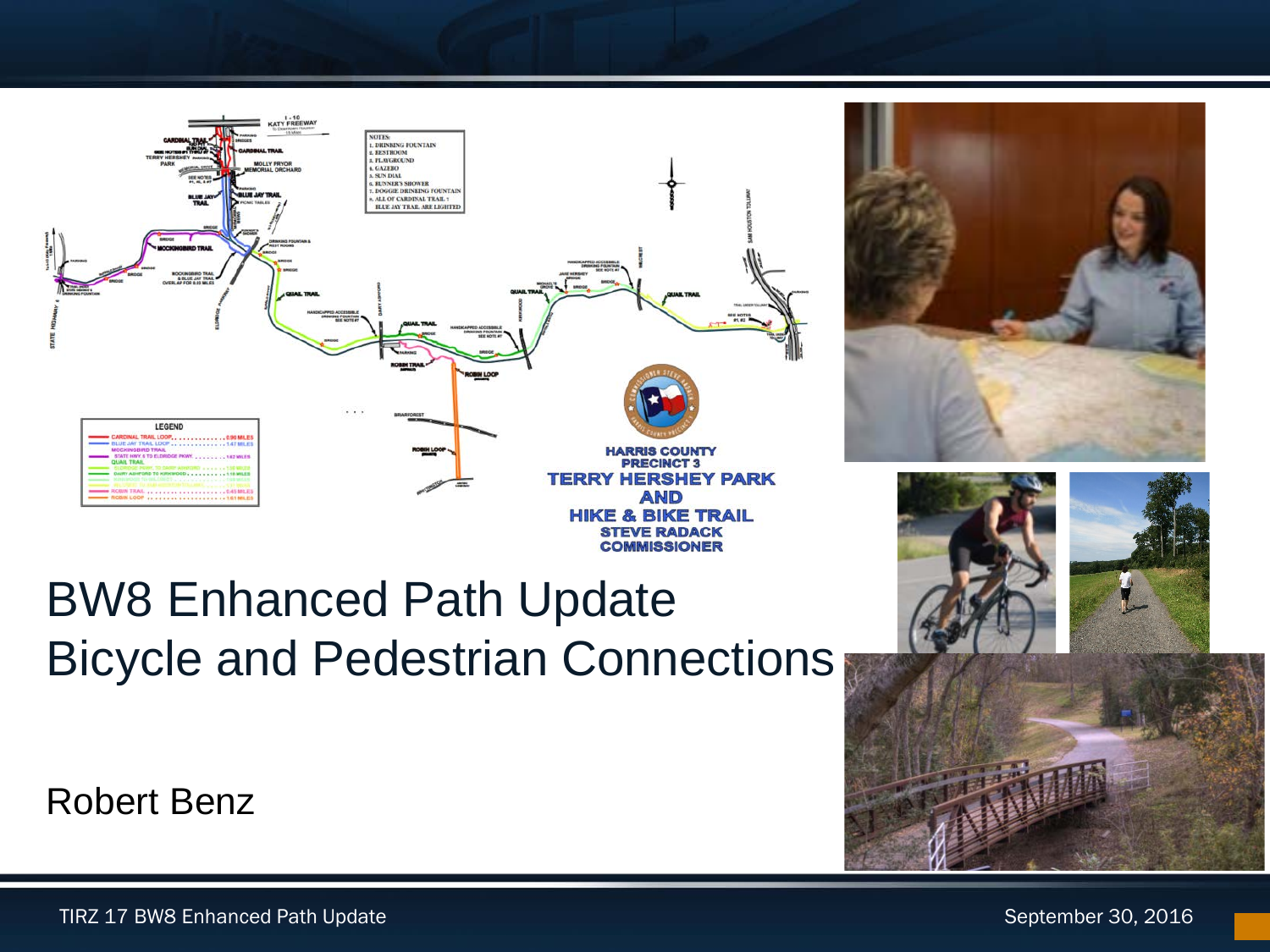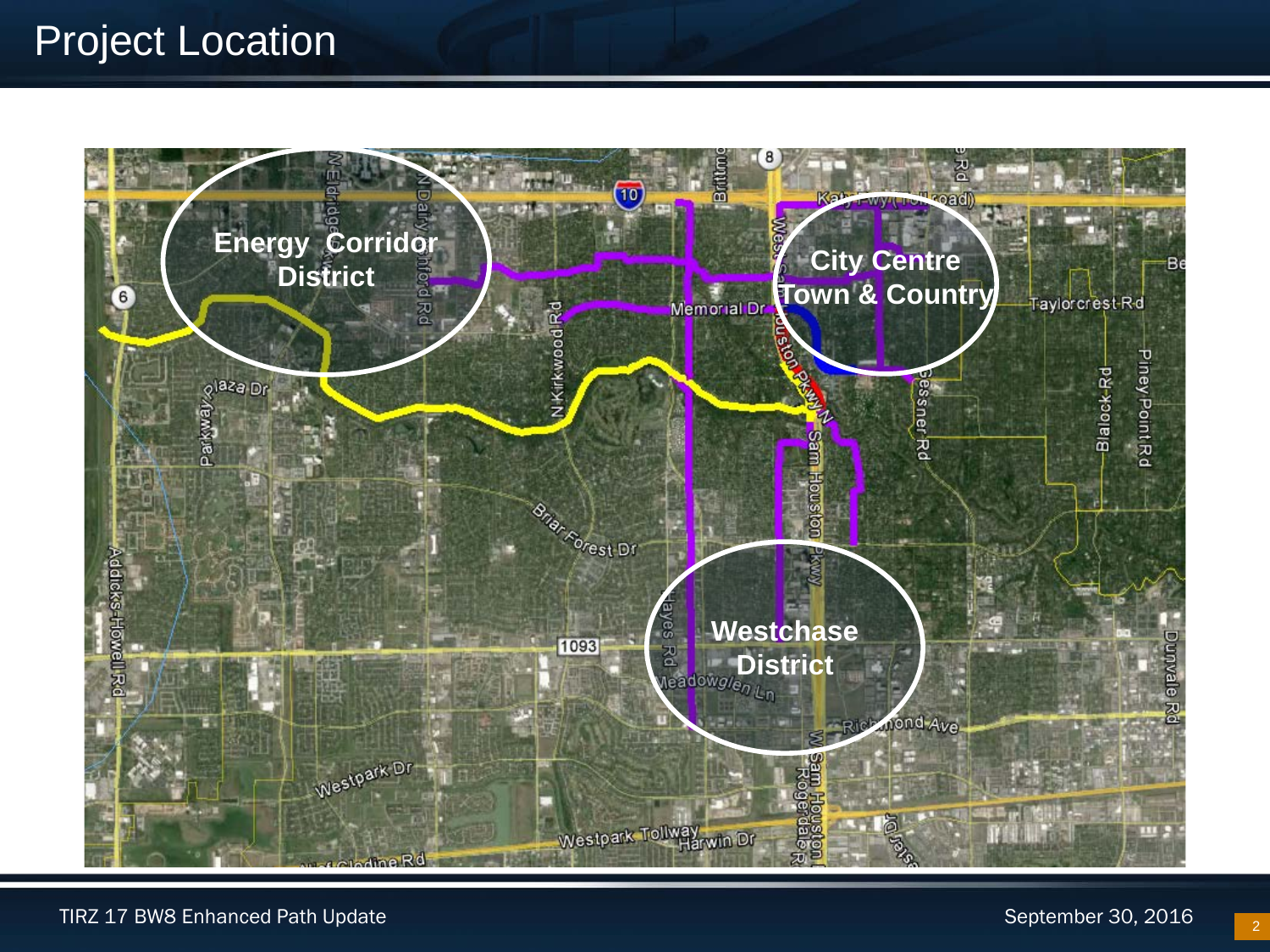- Process
	- Focus on collaboration and partnerships
	- Best practice for future projects
- Connections to transportation networks
	- Bicycle Network
	- Pedestrian Network
	- Transit Network
- Connections to places (Jobs, Homes, Entertainment)
	- CityCentre
	- Town & Country Village
	- Energy Corridor District
	- Westchase District
- Connections to nature
	- Terry Hershey Park



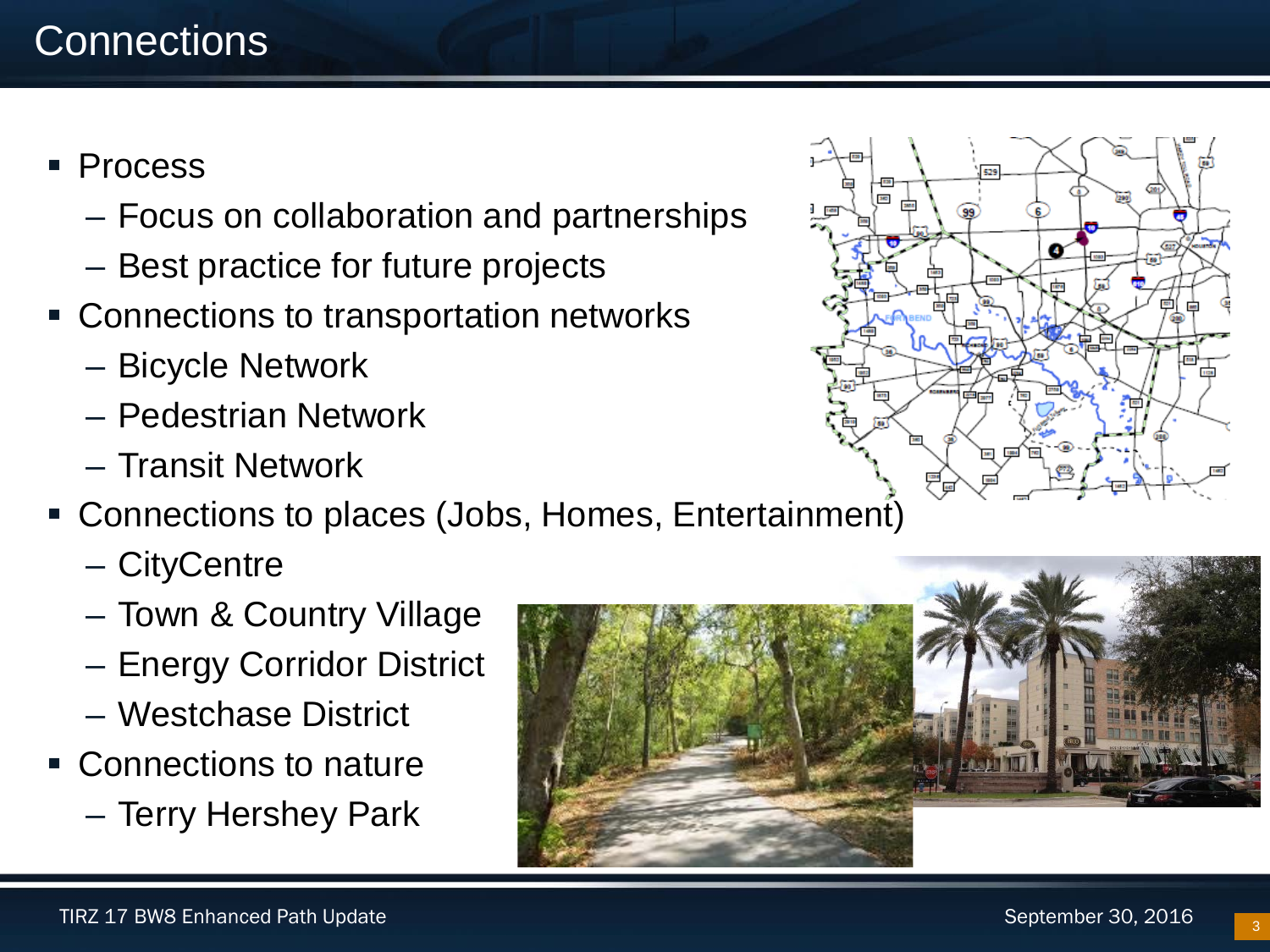## Project Scope

- By the Numbers
	- 8-foot path
	- 0.8 mile
	- $-$ \$385,700
- **Amenities (Partners)** 
	- Buffered from Street
	- Landscaping
	- Potential Street Furniture
	- Potential Way Finding
	- Other

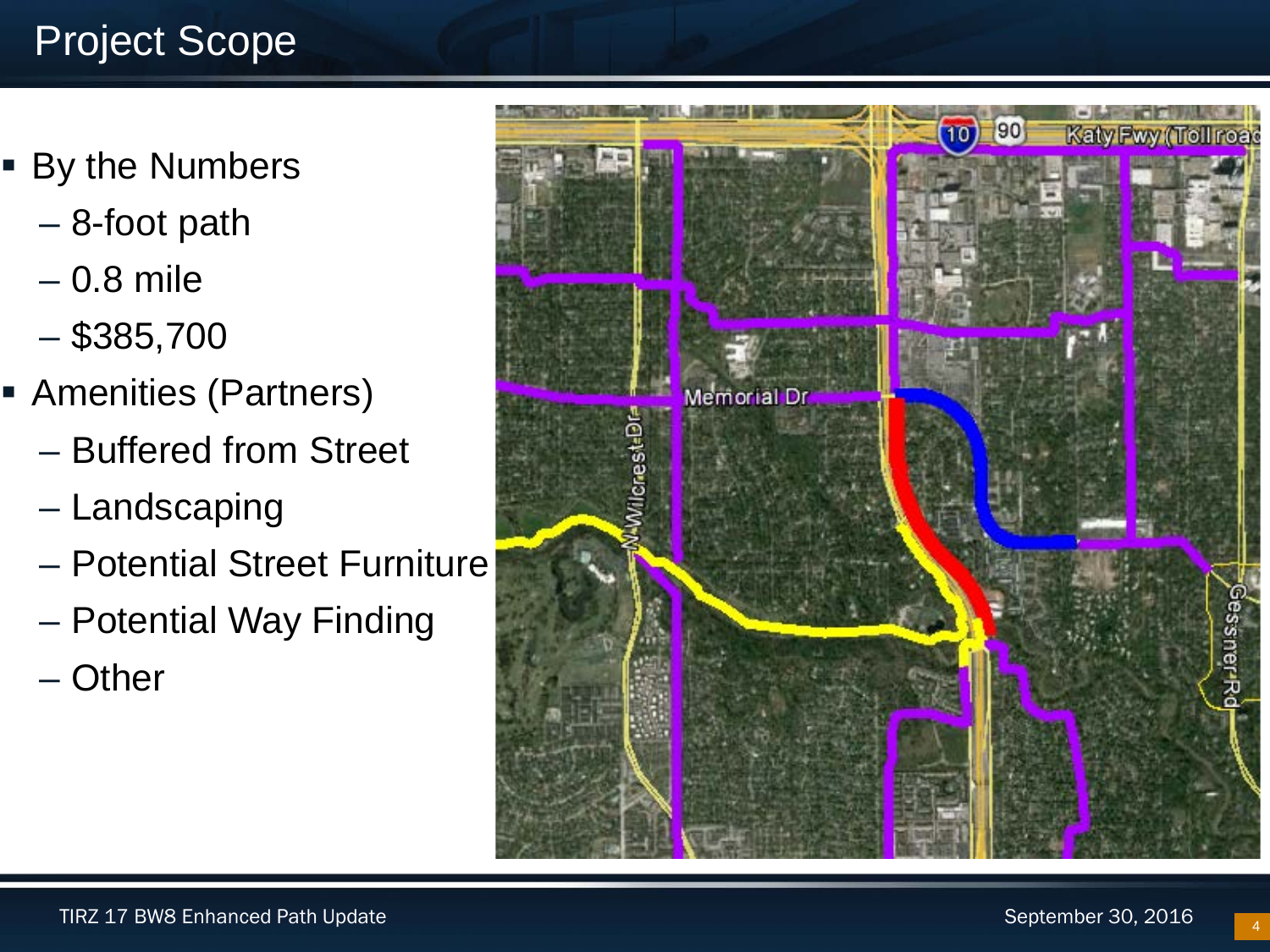- Partners
	- The Community
	- TxDOT
	- HGAC
	- The City of Houston
	- $-$  TIRZ 17
	- Memorial District
- Time Line
	- Funding (TAP)
	- Alignment
	- Stakeholder/Community Engagement
	- Design & Engineering
	- Fall 2017 Construction
- Challenges
	- Narrow right-of-way (ROW)





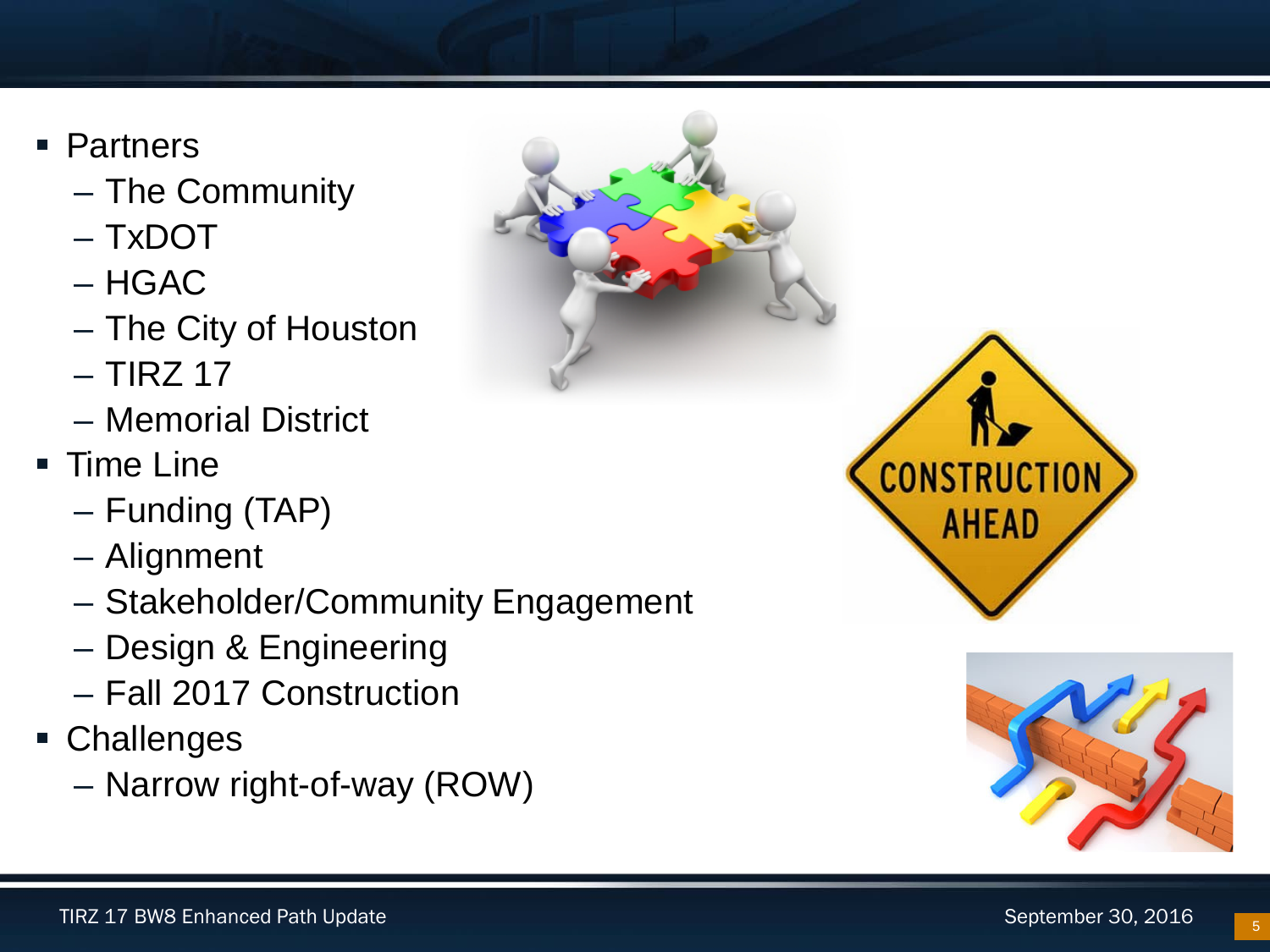- Constrained Typical Section
	- Existing bridge across Buffalo Bayou
	- Utilities
	- Narrow right-of-way (ROW)

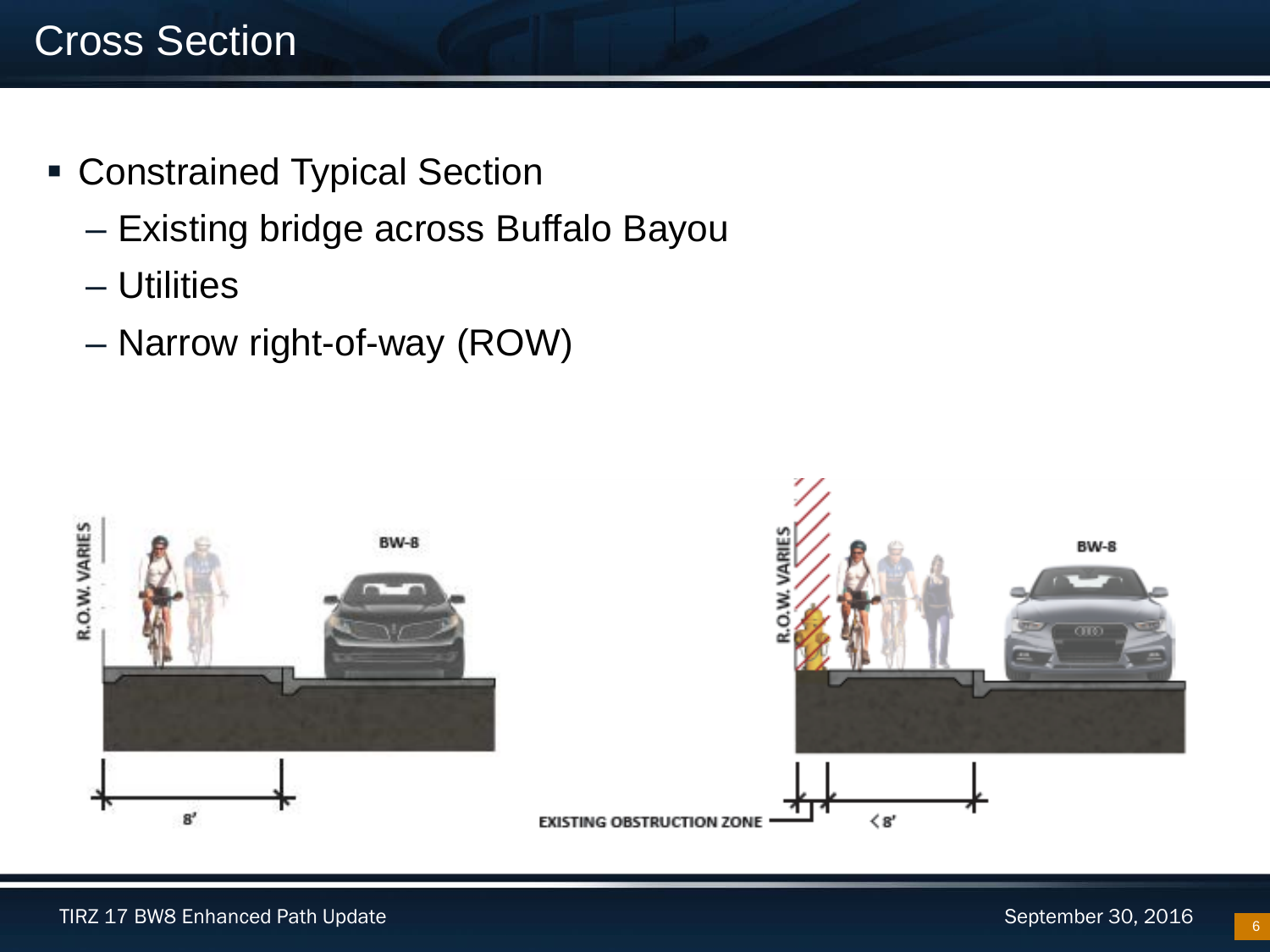Typical Section (5' buffer + 8' path)